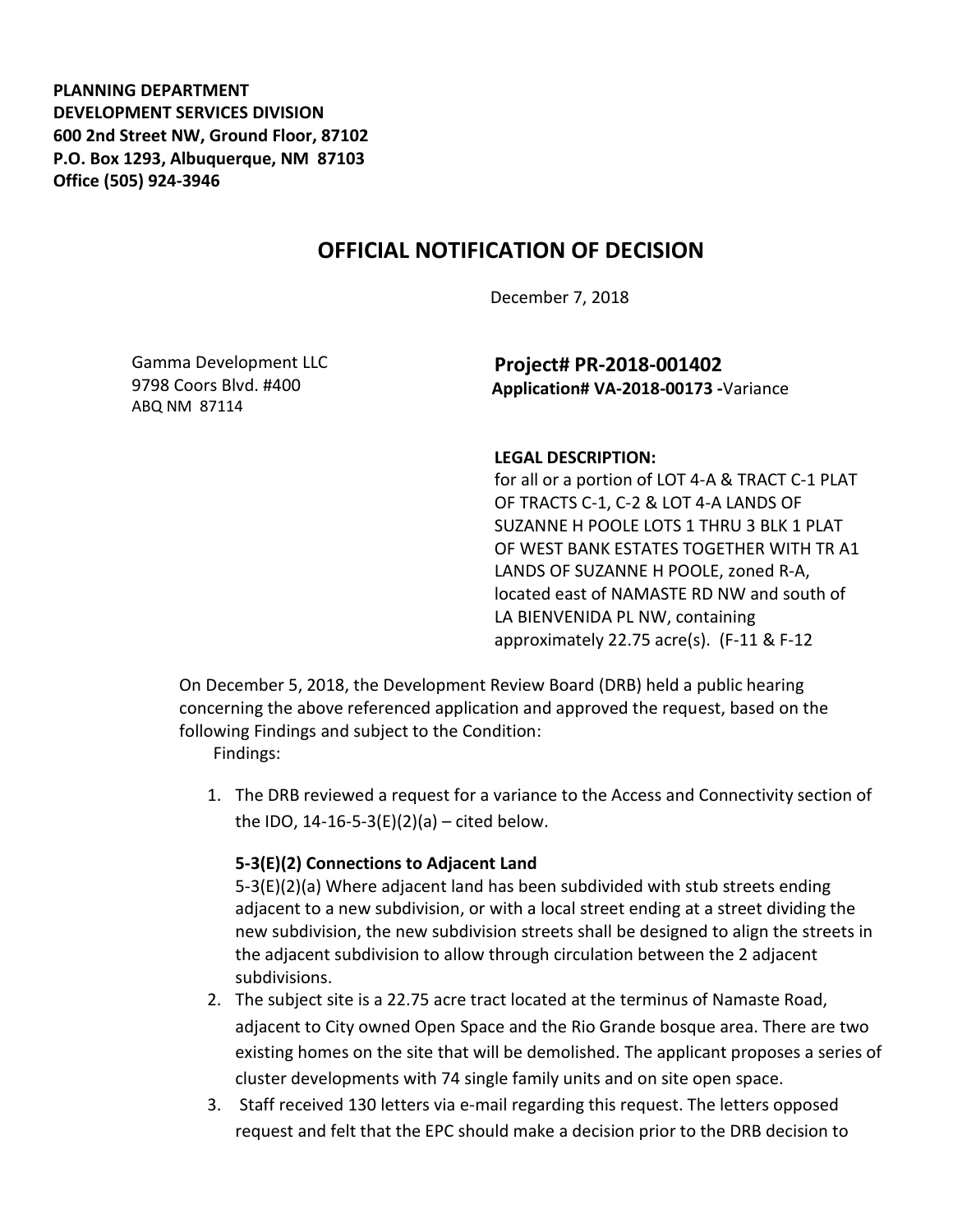Official Notice of Decision Project# PR-2018-001402 VA-2018-00173 December 5 2018 Page 2 of 5

> avoid the DRB setting a direction for the EPC review of the site plan. Writers expressed concern about the adjacent Open Space (sensitive land), steep slopes, mature trees, and wetlands. Some letters included comments on the proposed Site Plan EPC and expressed concern about wildlife habitat, proximity the river and Oxbow wetland area, coordination with the Army Corps of Engineers, density of the development on the site, drainage and general infrastructure issues, impact on public safety, health and welfare, the design of the cluster development and concerns about the proposed landscaping with non-native vegetation.

- 4. The EPC will review the Site Plan for this project because the site is adjacent to Major Public Open Space. Currently the Site Plan is scheduled for the December 13, 2018 EPC hearing. The DRB is the appropriate review body for variances to the access and connectivity standards.
- 5. The DRB is only reviewing the variance request; all other aspects of the development will be reviewed by the EPC. The variance criteria in section 6-6-(L)(3) requires that the applicant address all applicable criteria. Staff comments are in *bold italics.* The applicant's justification is spelled out in the letter dated 11-29-2018.
- 6. The variance criteria in 6-6-(L)(3) is met as follows:
	- 1. Any of the following applies:
	- a. There are special circumstances applicable to the subject property that are not self-imposed and that do not apply generally to other property in the same zone district and vicinity, including but not limited to size, shape, topography, location, surroundings, and physical characteristics, and such special circumstances were created either by natural forces or by government eminent domain actions for which no compensation was paid. Such special circumstances of the property either create an extraordinary hardship in the form of a substantial and unjustified limitation on the reasonable use or return on the property, or practical difficulties result from strict compliance with the minimum standards.

#### *Location and surroundings are listed as variance criteria. The existing subdivisions are built out and the access to these developments is already established. The east end of La Bienvenida road is adjacent to a city park and the portion of the subject site that will be open space. A road connection here would not be appropriate because of the adjacency to the edge of the bluff/open space. Access to the south is proposed at Namaste Road.*

b. There are pre-existing obstructions that cannot be easily or economically relocated or should not be altered, such as grades, fills, water courses, natural topographic features, man-made obstructions, or utility lines

*The applicant states that the adjacent open space areas, including a sedimentation pond, San Antonio Arroyo and Rio Grande Oxbow to the northeast, east and south*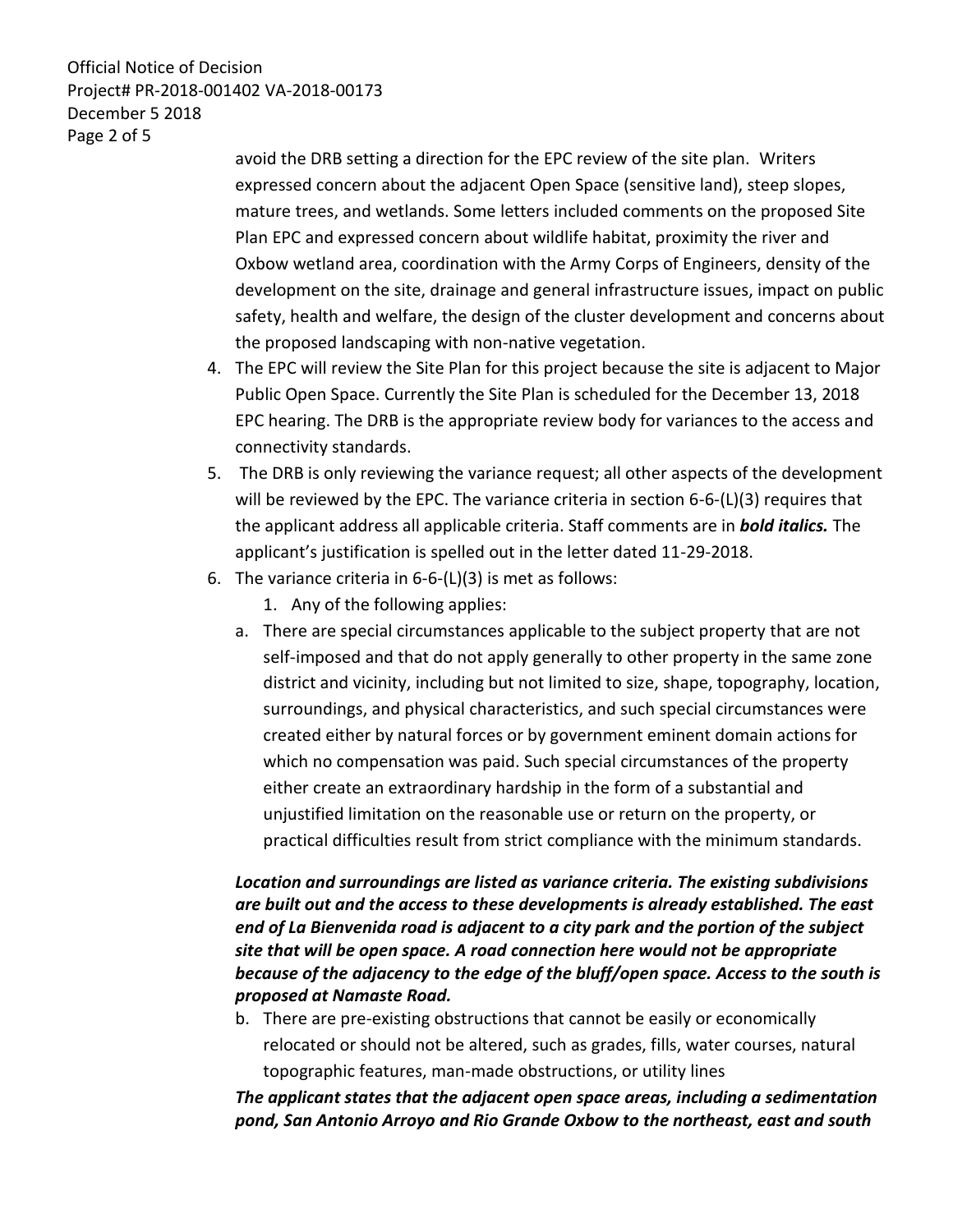Official Notice of Decision Project# PR-2018-001402 VA-2018-00173 December 5 2018 Page 3 of 5

### *prevent any access or opportunities for roadway connections.* **These would meet the definition of pre-existing obstructions that are listed in the IDO as possibilities (water courses and natural topographic features).**

c. The area or site has been recognized as having historical, archeological, and/or architectural significance by the City, state, or federal government, and a Variance is needed

and appropriate to maintain such historical, archeological, and/or architectural significance.

#### *The applicant states that the test is not applicable to the request. The request is not needed to maintain the historical, archeological, or architectural significance of the site. The site was documented by the historic preservation planner and received an archeological certificate of approval.*

d. The established neighborhood character or landscaping on the site would be damaged to a degree that outweighs the public interest in the City's normal technical standards in that location.

*The applicant states that access was discussed with the neighbors during the facilitated meeting and that Namaste Road was the preferred access location because the street is wide and has a signal at Coors Blvd. Residents did not want additional traffic on La Bienvenida road. A pedestrian connection will be provided from the northern internal street to La Bienvenida to allow access to the park without adding traffic on Tres Gracias or La Bienvenida. The applicant also states that the subdivision grading plan lowers the elevation of the westernmost lots and limits home height to reduce the impact of the development. This lower grade creates a physical barrier to a future street.*

*The area is built out in a series of individual developments. By directing traffic onto Namaste , towards the signal at Coors, the impact on the existing neighborhoods is reduced.* 

e. Varying from the normal requirements and standards will encourage flexibility, economy, effective use of open space, or ingenuity in design of a subdivision, in accordance with accepted principles of site planning.

### *The applicant proposes a cluster development on the site to allow the same number of homes as would be allowed under the existing zoning, but with more preserved communal open space. The request will allow flexibility in site design.*

- 2. The Variance will not be materially contrary to the public safety, health, or welfare. *The site will have an emergency access on to La Bienvenida. The request will not be contrary to the public safety, health, or welfare because emergency access will be provided to the north and main access provided to the south.*
- 3. The Variance does not cause significant material adverse impacts on surrounding properties. *The proposed development will allow the development of single family homes adjacent to single family homes and will not add roads adjacent to the Open Space. The request may encourage traffic to avoid the existing residential*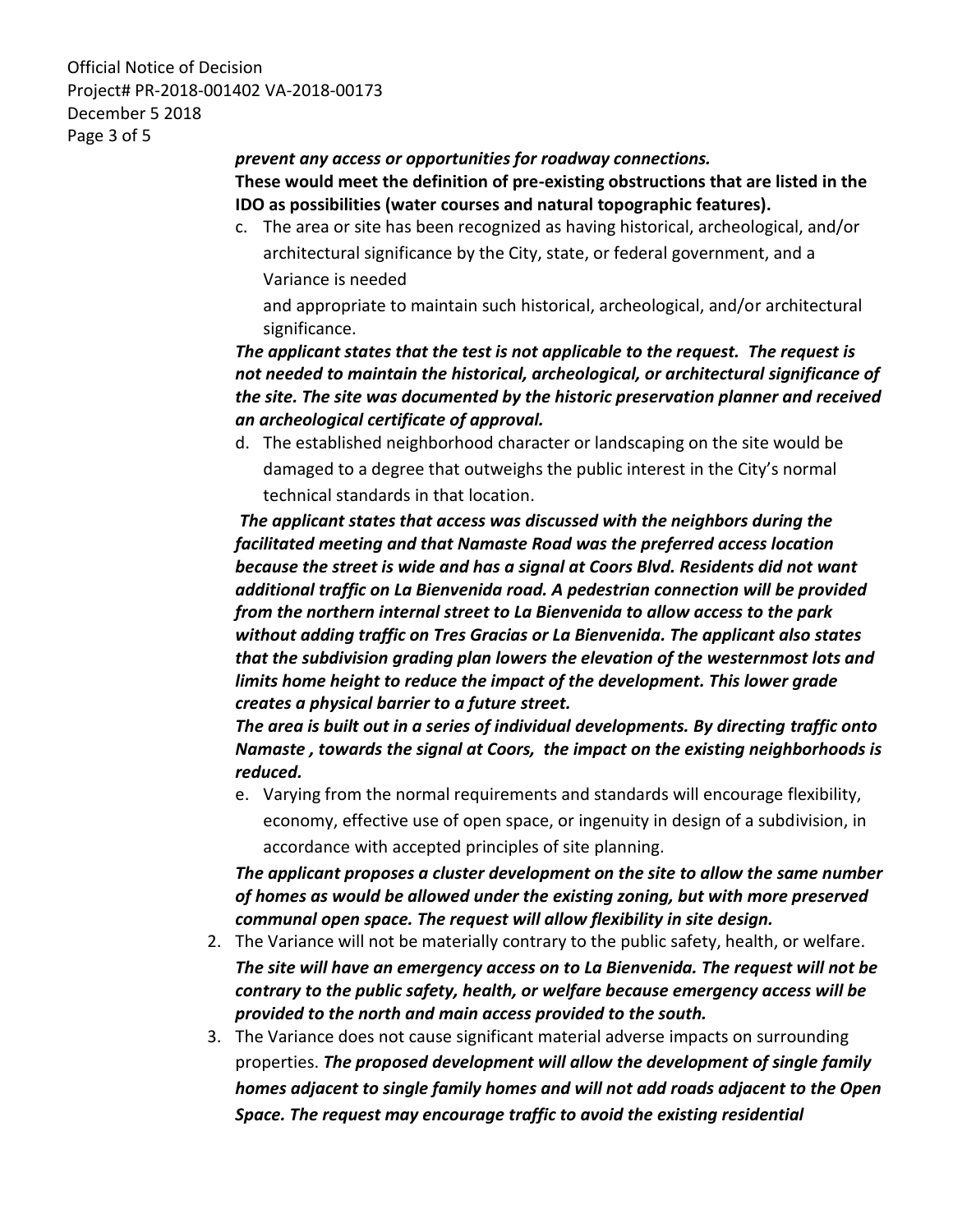Official Notice of Decision Project# PR-2018-001402 VA-2018-00173 December 5 2018 Page 4 of 5

## *neighborhoods to the north and west and encourage use of the signal at Coors and Namaste.*

4. The Variance will not hinder future planning, public right-of way acquisition, or the financing or building of public infrastructure improvements.

*The site is last vacant tract in the area and will be required to build all applicable public improvements which will be required with the Site Plan or Plat.*

5. The Variance will not conflict significantly with the goals and provisions of any city, county, or AMAFCA adopted plan or policy, this IDO, or any other City code or ordinance.

*The applicant is asking for a variance to the connectivity standards in the IDO, 14- 16-5-3(E)(2)(a). The IDO encourages connectivity, but also offers the variance process for the sites that are unique. The request will allow access that protects the residents to the north. Pedestrian and emergency access will be provided to the north.*

6. The Variance will not allow, encourage, or make possible undesired development in the 100-year Floodplain.

*The connectivity variance does not impact the flood zone. All future development will be required to comply with drainage regulations and issues will be discussed with the Site Plan at EPC.*

7. The Variance will not materially undermine the intent and purpose of this IDO or the applicable zone district.

*The request does not undermine the IDO, as stated in 5, the applicant will provide pedestrian connections and an vehicle emergency access to the north, near the existing park.*

8. The Variance does not allow a lot or type of development that does not meet the applicable size, area, and development standards applicable in the zone district where the lot is located, unless a Deviation to such standards is within the thresholds established by Subsection 14-16-6-4(O) (Deviations) and is granted by the DRB as part of this approval.

#### *The request does not impact lot size or zoning.*

9. The Variance approved is the minimum necessary to avoid extraordinary hardship or practical difficulties.

#### *The request adds a pedestrian connection and emergency access that offset the lack of access. Additionally, there is not a reasonable way to connect to the existing subdivision because of the way they were built and the existing Open Space areas.*

10 and 11 are not applicable to the request.

#### Condition:

1. Per the IDO, a note shall be added to the EPC Site Plan referencing the Variance.